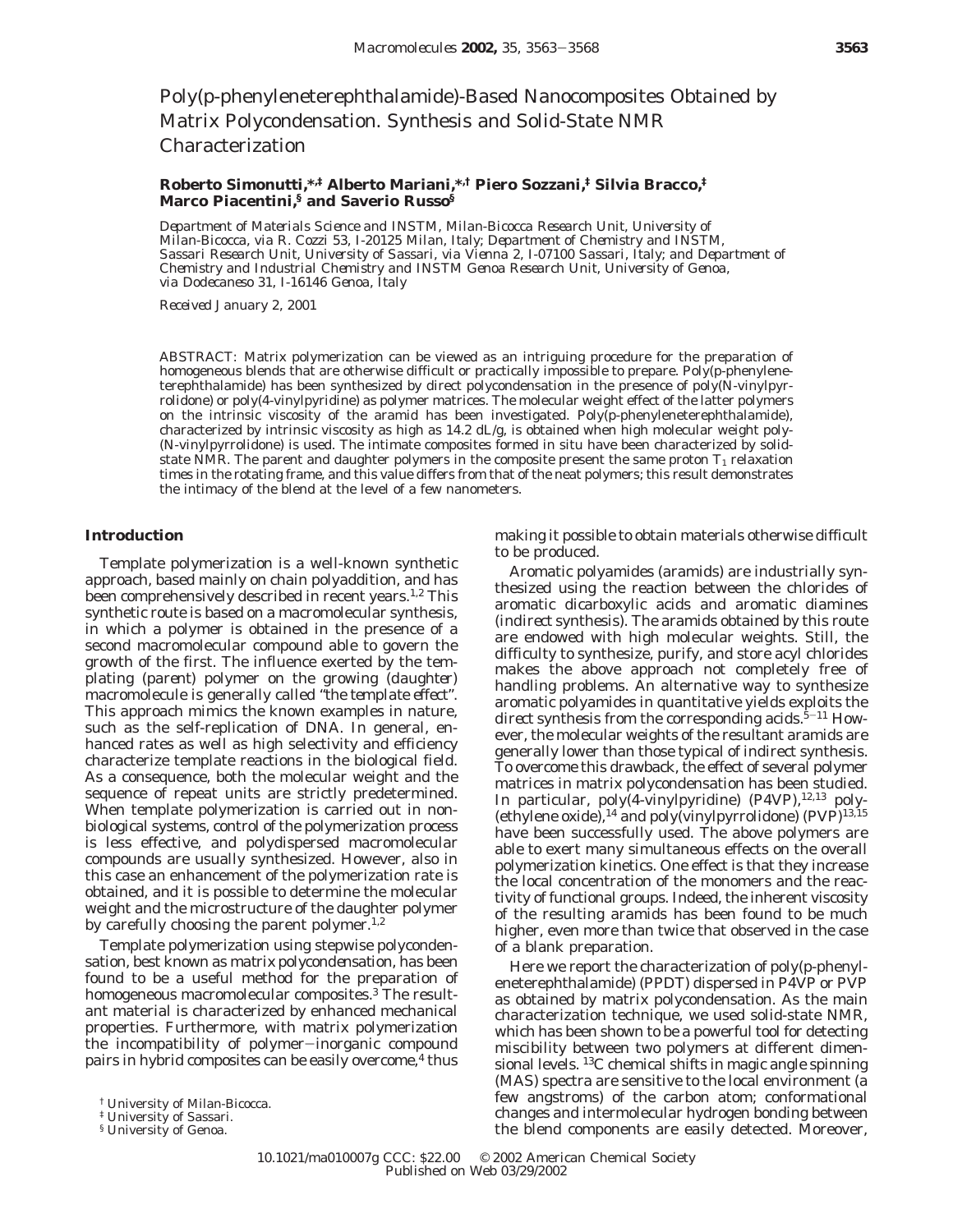proton relaxation times in solid polymers are not local properties of a group of atoms (proton of  $CH<sub>2</sub>$  or  $CH<sub>3</sub>$ ) groups) because the magnetization propagation through  $H$ <sup>1</sup>H $-$ <sup>1</sup>H dipolar interaction (spin-diffusion) can average the local differences. Therefore, the measurement of proton  $T_1$  and  $T_{1\rho}$  relaxation times can be used to establish the length scale over which the blend is homogeneously mixed.<sup>16</sup>

### **Experimental Section**

**Synthesis.** *(a) Materials. N*-Methylpyrrolidone (NMP), Aldrich, was refluxed under reduced pressure in the presence of  $CaH<sub>2</sub>$  for 8 h and distilled under the same conditions. Then, it was refluxed under reduced pressure in the presence of  $P_2O_5$ for 6 h and distilled; the treatment was repeated twice. Pyridine (Py), Aldrich, was refluxed under inert atmosphere in the presence of NaOH for 6 h and distilled; the treatment was repeated three times. LiCl (Carlo Erba) and CaCl<sub>2</sub> (Fluka) were dried for 24 h at 340 °C under vacuum. Triphenyl phosphite (TPP), Aldrich, was purified by fractional distillation under reduced pressure three times. *p*-Phenylenediamine (PPD), Fluka, was purified by sublimation at reduced pressure three times. Terephthalic acid (TA), Amoco, was dried under vacuum at 80 °C for 24 h. Terephthaloyl chloride (TCl), Aldrich, was purified by sublimation at reduced pressure three times. P4VP and PVP, Aldrich, were dried under vacuum at 60 °C for 24 h.

*(b) Synthetic Procedures*. *Direct Synthesis of Low Molecular Weight PPDT in the Presence of P4VP (Yamazaki's Conditions5): L Samples.* Operating in a drybox under inert atmosphere, 9 mL of NMP, 6 mL of Py, 0.3068 g of TA, 0.997 g of PPD, 0.39 g of P4VP, 1.11 mL of TPP, and 0.4 g of LiCl were added to a 50 mL three-neck flask, fitted with an inlet and outlet for inert gas (argon) and a magnetic stirrer. Any traces of oxygen in the above-mentioned components had been first removed by several cycles of vacuum and argon. The vessel, with the components, was placed in a thermostatically controlled oil bath at 100 °C, and after 4 h the obtained polymer was ground in a blender in the presence of methanol. The reaction product was washed with boiling methanol and dried in a vacuum oven at 80 °C for 18 h.

*Direct Synthesis of High Molecular Weight PPDT in the Presence of P4VP or PVP (Modified Higashi's Conditions11): H Samples***.** As reported in refs 7-13, a relevant improvement in terms of  $[\eta]$  of PPDT can be obtained by adding CaCl<sub>2</sub> to the above reaction mixture; this salt, mixed with LiCl, strongly enhances the solubility of aramid, allowing higher molecular weights to be reached.

12.5 mL of NMP, 2.5 mL of Py, 0.21 g of TA, 0.13 g of PPD, 0.26 g of P4VP or 0.28 g of PVP, 0.8 mL of TPP, 0.25 g of LiCl, and 1.5 g of  $CaCl<sub>2</sub>$  were added to the above reaction vessel set at 115 °C. The polymerization procedure and the operations on the resultant polymer were as mentioned above. However, in this case the reaction was carried out in a gelled medium, and unlike the previous synthetic route, no precipitation was observed.

*Indirect Synthesis of High Molecular Weight PPDT in the Presence of PVP: I Samples.* By operating in a drybox under inert atmosphere, 16.3 mL of NMP, 1.25 g of CaCl<sub>2</sub>, 0.9329 g of PPD, and 1.98 g of PVP were added to a 50 mL three-neck flask, fitted with an inlet and outlet for inert gas (argon) and an efficient mechanical stirrer. Oxygen traces were preliminarily removed from the components mentioned above by several cycles of vacuum and argon. The vessel was placed in a thermostatically controlled bath at 5 °C, and after the complete dissolution of all the above components, 1.7672 g of TCl was added stepwise. The reaction mixture was allowed to react in these conditions for a further 15 min. The polymer obtained was then ground in a blender in the presence of methanol. The reaction product was washed with boiling methanol and dried in a vacuum oven at 80 °C for 18 h.

**Viscometry.** Viscosity measurements of the polymer solutions (at concentrations ranging between 0.10 and 0.50 g/dL)

were determined in  $96\%$  H<sub>2</sub>SO<sub>4</sub> at 25 °C using a Ubbelhodetype viscometer.

**Differential Scanning Calorimetry.** Differential scanning calorimetry (DSC) traces were performed on a Mettler Toledo Star thermal analysis system. The experiments were run under a nitrogen atmosphere, and the samples were first heated to 190 °C and held for 5 min in order to cancel any thermal history. Then they were cooled to 25 °C at a rate of 40 °C/min. The measuring scans started from this temperature up to 240 °C at a heating rate of 20 °C/min.

**Transmission Electron Microscopy.** The morphology of the samples was examined by transmission electron microscopy (TEM). The powder was embedded in an epoxy resin and cut by a cryo-microtome LEIKA-ULTACUT R/FCS at  $-100$ °C; the thickness of the slices ranged between 50 and 60 nm. To enhance electron density contrast, the thin films were stained at ambient temperature by ruthenium tetraoxide vapors (0.5% w/v aqueous solution) for 1 h. The measurements were carried out on a JEOL JEM 2010 transmission electron microscope. Standard conditions were 200 kV of accelerating voltage.

Solid-State NMR. High-resolution<sup>13</sup>C MAS NMR spectra were run at 75.5 MHz on a MSL300 Bruker instrument operating at a static field of 7.04 T. A MAS Bruker probe was used with  $7 \text{ mm } ZrO_2$  rotors, and the spinning speed was set to 5.5 kHz. The experiments were made using a high-power proton decoupling (DD). The 13C cross-polarization MAS (CP-MAS) experiments were performed using a 90° pulse of 4.5 *µ*s with a delay time of 10 s and a contact time of 1 ms (proton decoupling field of 55 kHz). Experiments were run collecting <sup>1000</sup>-10000 scans.

Proton relaxation times in the rotating frame  $T_{10}$ <sup>(1</sup>H) were measured indirectly by varying the duration of a 1H spin-lock period before a fixed  ${}^{1}H \rightarrow {}^{13}C$  cross-polarization contact period.17 For each relaxation measurement, 13 spectra were run. The  $T_{1\rho}(^1H)$  values were calculated using a nonlinear least-squares fitting routine.

The resolution for carbon was checked on glycine (width at half-height  $= 22$  Hz). Crystalline polyethylene (PE) was taken as an external reference at 32.85 ppm from tetramethylsilane (TMS).18

#### **Results and Discussion**

**Viscometry and DSC Results.** PPDT blends have been obtained using three different synthetic routes: (a) direct synthesis of low molecular weight PPDT in the presence of P4VP, *L samples*; (b) direct synthesis of high molecular weight PPDT in the presence of P4VP or PVP, *H samples*; (c) indirect synthesis of high molecular weight PPDT in the presence of PVP, *I samples*. A complete separation of the daughter aramid from the polymer matrix could not be achieved for all samples. Indeed, it was always found that a relevant, and sometimes very large, amount of the polymer matrix could not be removed from the aramid, neither by solvent extraction of the matrix<sup>12,14,15</sup> nor by aramid dissolution and reprecipitation. As it was not possible to measure the intrinsic viscosity of the neat aramid, the intrinsic viscosity of the synthetic mixture (parent/ daughter pair) ( $[\eta]_{\text{composite}}$ ) was measured. The intrinsic viscosity values of PPDT were calculated applying the additivity rule generally used for polymer blends in which no strong interaction between the components occurs:

$$
[\eta]_{\text{composite}} \cong W_{\text{PDDT}}[\eta]_{\text{PPDT}} + W_{\text{matrix}}[\eta]_{\text{matrix}} \quad (1)
$$

where  $w_{\text{PPT}}$  and  $w_{\text{matrix}}$  are the corresponding weight fractions of PPDT and the matrix, respectively.

To ascertain the applicability of the additivity rule expressed by eq 1, to our system, several PPDT/PVP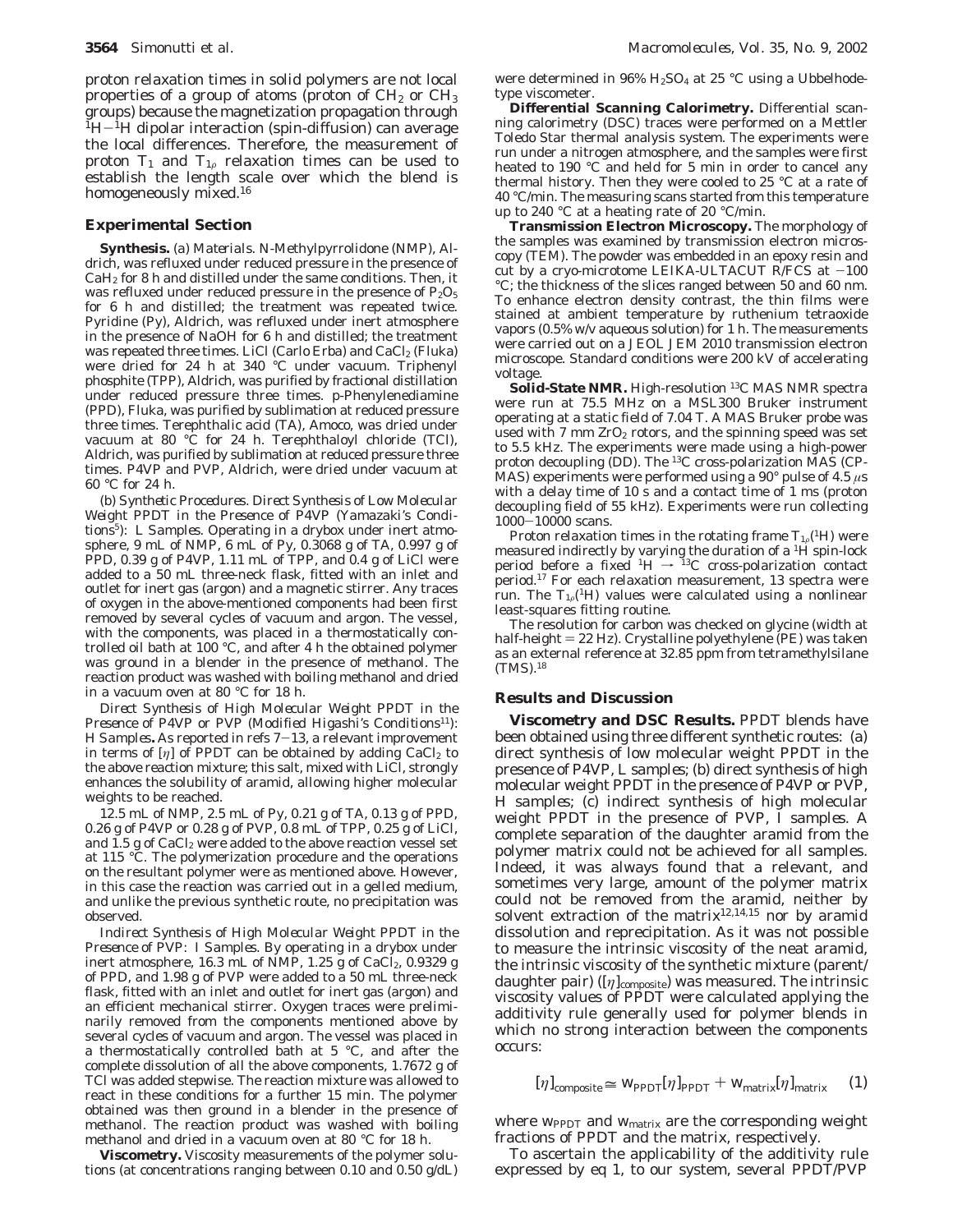**Table 1. Comparison between Experimental and Calculated [***η***]mixture Values of PPDT**-**PVP Mechanical Mixtures**

| sample              | $[\eta]_{\mbox{\scriptsize mixture}}^{\mbox{\scriptsize exptl}}$<br>$\overline{a}$<br>(dL/g) | $[\eta]_{\rm mixture}^{\rm calcd}$<br>$\overline{a}$<br>(dL/g) |
|---------------------|----------------------------------------------------------------------------------------------|----------------------------------------------------------------|
| PPDT-1              | 11.00                                                                                        |                                                                |
| PVP-1               | 0.20                                                                                         |                                                                |
| $PVP-2$             | 0.31                                                                                         |                                                                |
| $PVP-3$             | 0.42                                                                                         |                                                                |
| PVP-4               | 2.02                                                                                         |                                                                |
| PPDT-1 + PVP-1 $^c$ | 5.94                                                                                         | 6.25                                                           |
| PPDT-1 + PVP-2 $^c$ | 6.12                                                                                         | 6.30                                                           |
| PPDT-1 + PVP-3 $^c$ | 6.12                                                                                         | 6.35                                                           |
| PPDT-1 + PVP-4 $c$  | 6.91                                                                                         | 7.05                                                           |
|                     |                                                                                              |                                                                |

*<sup>a</sup>* In 96% sulfuric acid at 25 °C. *<sup>b</sup>* On the basis of eq 1. *<sup>c</sup>* Composition of the mechanical mixture:  $PPDT/PVP = 0.56/0.44$  weight ratio.

#### **Table 2. Intrinsic Viscosity of Low Molecular Weight PPDT,** *L Samples***, Obtained in the Presence of P4VP Samples of Various Molecular Weights, and the Corresponding Blank Sample (Direct Polycondensation, Yamazaki's Method)**

| sample code                                  | P <sub>4</sub> V <sub>P</sub><br>MW   | $[\eta]$ P4VP <sup>a</sup><br>(dL/g) | $[\eta]$ composite <sup>a</sup><br>(dL/g) | $[\eta]$ PPDT <sup>a</sup><br>(dL/g)                                              |
|----------------------------------------------|---------------------------------------|--------------------------------------|-------------------------------------------|-----------------------------------------------------------------------------------|
| PPDT-7<br>$L-8$<br>$L-9$<br>$L-10$<br>$L-11$ | 10 000<br>16 000<br>27 000<br>260 000 | 0.64<br>0.74<br>0.78<br>0.92         | 0.68<br>0.84<br>0.89<br>1.04              | 0.22<br>0.57 <sup>b</sup><br>$0.74^{b}$<br>0.79 <sup>b</sup><br>0.91 <sup>b</sup> |
| $L-12$                                       | 400 000                               | 2.04                                 | 1.60                                      | $0.84^{b}$                                                                        |

*<sup>a</sup>* In 96% sulfuric acid at 25 °C. *<sup>b</sup>* Calculated on the basis of eq 1.

mechanical mixtures have been prepared using samples of PPDT and PVP of known [*η*]. The results are given in Table 1. It can be seen that experimental and calculated intrinsic viscosities of the polymer mixtures are always in good agreement (discrepancies within <sup>2</sup>-5%). Therefore, strong molecular interactions between the two polymers can be ruled out. Of course, interactions might somehow be present in our in situ blends, and eq 1 may not give an exact evaluation of [*η*]<sub>PPDT</sub>. At present, however, the real extent of these deviations from the ideality, expressed by eq 1, cannot be estimated. Consequently, eq 1 has been adopted as a reasonable first approximation for the evaluation of [η]<sub>PPDT</sub>. The same assumption has also been made by Henze et al*.* <sup>19</sup> for the mixture poly(*p*-benzamide)/PVP where, too, it was difficult to separate the two components.

On these grounds, the  $[\eta]_{\text{PPDT}}$  data of low MW PPDT, synthesized as mentioned in the Experimental Section by direct polycondensation in the presence of P4VP, using Yamazaki's conditions, are given in Table 2 as functions of the molecular weight of the matrix polymer. All aramids show intrinsic viscosities higher than those of the corresponding blank samples. Namely, the higher the MW of P4VP, the higher is [η]<sub>PPDT</sub>. Intrinsic viscosity data of high molecular weight PPDT, *H samples*, obtained by direct synthesis in the presence of PVP as a polymer matrix using modified Higashi's conditions, are shown in Table 3. The influence of the MW of PVP on the MW of PPDT is clearly evident; in fact, as the MW weight of the parent polymer increases, the MW of daughter polymer increases, too. Indeed,  $[\eta]_{\text{PPT}} =$ 14.2 dL/g is one of the highest values obtained for PPDT synthesized by any synthetic route. This value is significantly higher than that of the blank sample and about twice that of the corresponding commercial prod-

**Table 3. Intrinsic Viscosity of High Molecular Weight PPDT,** *H Samples***, Obtained in the Presence of PVP of Various MWs, and the Corresponding Blank Sample (Direct Polycondensation Modified Higashi's Method)**

| sample code | <b>PVP</b><br><b>MW</b> | $[\eta]_{\text{PVP}}$ <sup>a</sup><br>(dL/g) | $[\eta]$ composite <sup>a</sup><br>(dL/g) | $[\eta]_{\rm PPDT}^a$<br>(dL/g) |
|-------------|-------------------------|----------------------------------------------|-------------------------------------------|---------------------------------|
| $PPDT-1$    |                         |                                              |                                           | 11.0                            |
| $H-10$      | 10 000                  | 0.20                                         | 2.9                                       | 5.4 <sup>b</sup>                |
| $H-20$      | 25 000                  | 0.31                                         | 3.0                                       | 5.5 <sup>b</sup>                |
| $H-30$      | 40 000                  | 0.42                                         | 3.1                                       | 5.6 <sup>b</sup>                |
| $H-90$      | 360 000                 | 2.02                                         | 8.31                                      | 14.2 <sup>b</sup>               |
|             |                         |                                              |                                           |                                 |

In 96% sulfuric acid at 25 °C. <sup>*b*</sup> Calculated on the basis of eq 1.



**Figure 1.** DSC traces: (a) PVP-3,  $MW = 40000$  (upper trace) and H-30, PPDT/PVP composite obtained by matrix polycondensation using direct synthesis (lower trace); (b) PVP-4, MW ) 360 000 (upper trace) and H-90, PPDT/PVP composite obtained by matrix polycondensation using direct synthesis (lower trace); (c)  $PV\dot{P}$ -5,  $MW = 750 000$  (upper trace) and I-1, PPDT/PVP composite obtained by matrix polycondensation using indirect synthesis (lower trace).

ucts (Kevlar, Twaron). The relatively low [η]<sub>PPDT</sub> values  $(5.4-5.6$  dL/g), obtained when PPDT is synthesized in the presence of *low* molecular weight PVP, confirm the strong effect exerted by the matrix polymer on the daughter macromolecule, even lowering the MW of the latter. Another example of this relevant influence is given by the direct synthesis of high molecular weight PPDT in the presence of P4VP using modified Higashi's conditions. PPDT with  $[\eta]_{\rm PPDT} = 7.3$  dL/g was obtained with a P4VP matrix having MW of 400 000; the above value of the intrinsic viscosity is considerably lower than that of the corresponding blank sample  $([\eta]_{\text{PPDT}} = 11.0$ dL/g), thus highlighting the complex role of the matrix polymer nature.

DSC measurements were performed for a first evaluation of the degree of mixing of the components in the in situ composite. PPDT shows no thermal transition between 80 and 250  $^{\circ}$ C,<sup>20</sup> whereas PVP shows a glass transition temperature between 160 and 180 °C as a function of its molecular weight. $21$  In Figure 1, the calorimetric curves for some PVP/PPDT in situ composites obtained by direct matrix polymerization are represented together with the curves of the neat parent polymers. In the in situ composites the glass transition of PVP is always quite faint and is shifted to higher temperatures,  $40-50$  °C higher than that of the neat polymer. As is well-known, in the case of a homogeneous blend constituted of two polymers, both showing glass transitions, the  $T_{\rm g}$  of the blend is in between the values of the neat polymers. In our system, PPDT is a rigidrod-like polymer with very limited conformational free-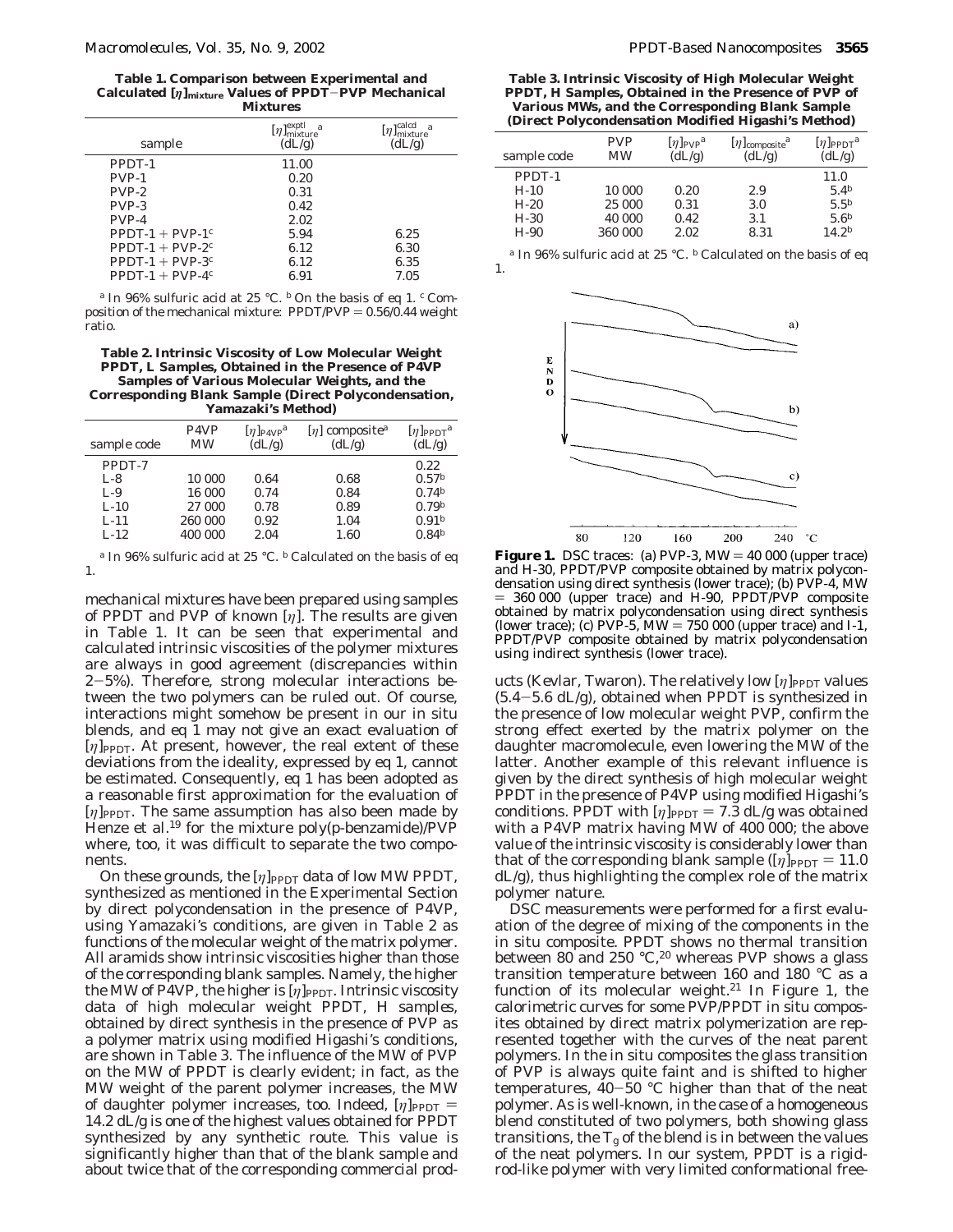

**Figure 2.** (a) 75.5 MHz 13C CP MAS spectrum of a PPDT and PVP macroscopically mixed (spinning speed of 5500 Hz, contact time of 1 ms). (b)  $75.5 \text{ MHz}$  <sup>13</sup>C CPMAS spectrum of the carbonyl region of H-90, the PPDT/PVP composite obtained by matrix polymerization using direct synthesis (solid line); spectrum of the same region of PPDT and PVP macroscopically mixed (dashed line).

dom and does not present a measurable glass transition. However, in the case of an intimate blend, the stiffness of PPDT will affect the flexible chain of PVP, acting as a constraint to the motion of the latter polymer. The 50  $\rm ^{\circ}C$  increase of PVP  $T_{\rm g}$  can be explained by this reduced mobility; analogous behavior has been reported for cellulose/PVP blends.21

To observe phase separation of the polymers, thin sections of our in situ composites have been studied by TEM. Micrographs do not show any phase separation down to ca. 10 nm and are in agreement with solid-state NMR results discussed below. Anyway, the difficulty of obtaining adequately contrasted domains pertaining to the two polymers somehow limits the strength of TEM results. RuO4 can stain both PPDT and PVP, and a careful choice of the experimental conditions able to improve differences in the staining level is under study.<sup>22</sup>

**Solid-State NMR Characterization.** The13C CP-MAS spectrum of a sample obtained by filling a rotor with small fragments of a PPDT-PVP mechanical mixture is depicted in Figure 2a. This spectrum represents the simple sum of the spectra of the two neat polymers. The PPDT signals present no overlapping with those of PVP, one polymer being completely aromatic (signals between  $140$  and  $110$  ppm) $^{23}$  and the other fully aliphatic (three signals at 55, 35, and 20 ppm).24 Also, the two carbonyl carbons, lactamic and amidic ones (C=O<sub>PVP</sub>, 177.1 ppm; C=O<sub>PPDT</sub>, 166.3 ppm), are well separated. Spinning speed was carefully set in order to avoid the overlapping of the spinning sidebands of the PPDT signals with the signals of PVP.

13C CPMAS spectra of several composites, *H samples*, obtained by direct synthesis have been compared to the spectrum of Figure 2a, and no major changes are evident. The PPDT signals show the same CS as the neat polymer. Indeed, this result was expected, considering the very limited conformational freedom of the aramid. Also, the aliphatic peaks of PVP in the synthetic composite show the same CS as in the neat polymers. On the other hand, the resonance due to PVP carbonyl carbon shows a highfield shift of about half ppm going from the neat polymer to the synthetic composite (Figure 2b). Furthermore, a clear increase in the line width is present (pure PVP  $C=O_{PVP}$ : 177.06 ppm, LW

 $= 215$  Hz; PVP/PPDT C=O<sub>PVP</sub>: 176.60 ppm, LW = 291 Hz) (Figure 2b). Therefore, at a level of a few angstroms the two polymers in the synthetic composite do not interact strongly, nor do they change their conformational arrangement, even though the carbonyl of PVP *feels* a different environment. The small variation in the chemical shifts and the broadening of the resonance of this carbon can be explained considering that a fraction of PVP carbonyls is in close contact with the PPDT chains. For these carbonyls, two competing effects, among others, can be considered: (a) hydrogen bonding with the PPDT amide groups; (b) magnetic susceptibility generated by the aromatic polymer. The formation of hydrogen bond determines a decrease in electron density on the carbonyl and a low field shift of the carbon resonance, this shift usually being on the order of 1 ppm.25 On the other hand, the magnetic susceptibility effect in the solid state can be remarkable; in the case of polyethylene included in an aromatic host (a nanostructured analogue of a composite) a high field shift of 1.67 ppm has been measured.26

 $T_{1,\rho}$ <sup>(1</sup>H) and *T*<sub>1</sub>(<sup>1</sup>H) are greatly influenced by spin diffusion and can therefore provide useful information about phase dimension. As an example, amorphous polymers are usually characterized only by a single value of proton relaxation time, whereas semicrystalline polymers usually show two  $T_{1\rho}$ <sup>(1</sup>H) values, one for the amorphous phase and one for the crystalline, but only one  $\dot{T}_1(^1H)$ .<sup>27</sup> The extent of averaging is determined by the time scale of the relaxation time measured. In fact, diffusion of magnetization can be described in the same way as a general diffusion process. The distance traveled by the magnetization may be estimated from the approximated formula:28

$$
\langle L \rangle \simeq (r_0^2 t/T_2)^{1/2} \tag{2}
$$

where  $t$  is the relaxation time measured,  $r_0$  the van der Waals radius of the hydrogen atom (1.17  $\times$  10<sup>-10</sup> m), and  $T_2$  the transversal proton relaxation time.

Longitudinal relaxation times in the rotating frame of proton nuclei,  $T_{1\rho}$ <sup>(1</sup>H), are usually on the order of milliseconds, and the proton magnetization can diffuse over a maximum distance of a few nanometers.<sup>29</sup> Instead, the longitudinal proton relaxation time in the laboratory frame,  $T_1(^1H)$ , is on the order of a few seconds, and proton magnetization can diffuse over a distance of several tens of nanometers. Cross-polarization experiments appended at the end of the proper pulse sequence can transfer proton magnetization to the carbon nuclei; relaxation times can thus be measured from the point of view of the single blend component. Therefore, using solid-state NMR, it is possible to detect whether a polymer blend is intimate and at what scale (a few angstroms or nanometers). The study of proton relaxation times has been widely carried out to probe the miscibility of a variety of polymer blends; in particular, PVP-based systems have been characterized using  $T_{1\rho}$ <sup>(1</sup>H) measurements.<sup>21,24,30</sup>

 $T_{1,\rho}$ <sup>(1</sup>H) relaxation decay for neat PPDT and PVP is represented in Figure 3, with the corresponding values given in Table 4. Both polymers present monoexponential decay and, within each polymer, the same  $T_{10}({}^{1}H)$ for all carbon types. This is a clear indication both that spin diffusion averages the local environments and that each polymer presents only one phase (considering phase dimensions of a few nanometers).  $T_{1\rho}(^1H)$  values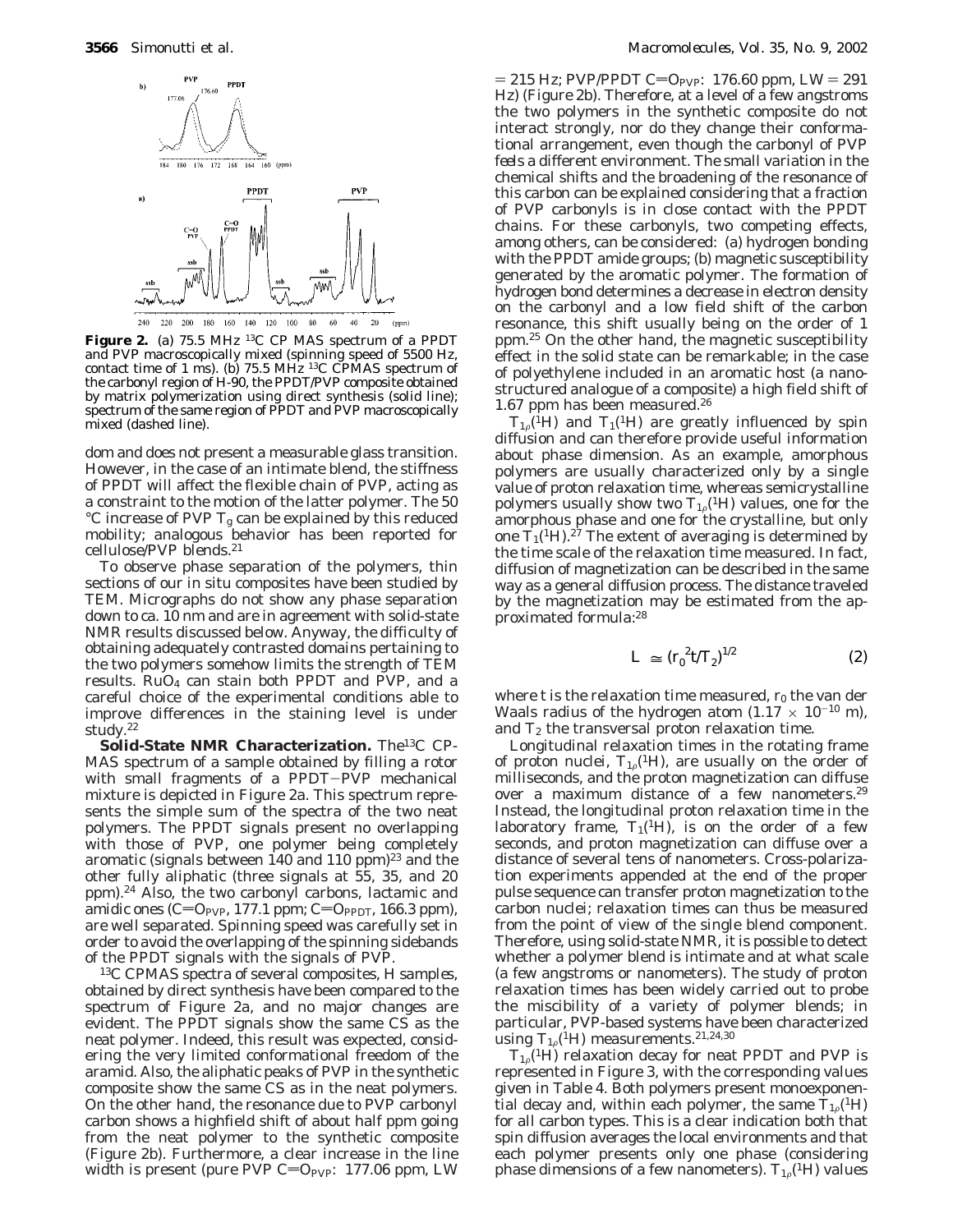

**Figure 3.**  $T_{1\rho}$ <sup>(1</sup>H) proton relaxation times measured from the <sup>13</sup>C spectra: ( $\blacksquare$ ) neat PVP, ( $\spadesuit$ ) neat PPDT, ( $\spadesuit$ ) PVP, and ( $\blacktriangledown$ ) PPDT in sample H-90 obtained by matrix polycondensation using direct synthesis.

**Table 4. Proton Spin**-**Lattice Relaxation Times in the Rotating Frame of PPDT, PVP, and Their Blends and Nanocomposites**

| sample<br>code | composition and<br>origin                                            | PPDT $T_{1\rho}(1H)$<br>(ms) |                     | PVP $T_{10}(1H)$<br>(ms) |                      |
|----------------|----------------------------------------------------------------------|------------------------------|---------------------|--------------------------|----------------------|
|                |                                                                      | $C=0$                        | aromatic<br>carbons | $C=0$                    | aliphatic<br>carbons |
|                | neat samples                                                         | 9.4                          | 8.8                 | 17.4                     | 19.9                 |
| $H-30$         | direct synthesis                                                     | 8.3                          | 8.1                 | 9.3                      | 10.0                 |
| $H-90$         | direct synthesis                                                     | 5.8                          | 7.6                 | 6.5                      | 8.7                  |
| $I-1$          | <b>PPDT/PVP 750 000</b><br>indirect synthesis                        | 8.7 <sup>a</sup>             | 8.8 <sup>a</sup>    | 11.2                     | 12.3                 |
| $M-1$          | <b>PPDT/PVP</b> cast<br>from H <sub>2</sub> SO <sub>4</sub> solution | 6.7                          | 6.5                 | 3.9                      | 3.9                  |

*<sup>a</sup>* Multiexponential.

are considerably different: PPDT shows a  $T_{10}$ <sup>(1</sup>H) of 9 ms, whereas PVP has a value of 18 ms. The PPDT/PVP samples obtained using direct matrix polycondensation have a different behavior compared to the pure polymers: indeed, both PPDT and PVP show nearly the same  $T_{1,\rho}$ <sup>(1</sup>H) values (Figure 3 and Table 4, samples H-30 and H-90). From eq 2 and considering that *T*2, for a polymer at  $T \leq T_g$ , is typically  $1 \times 10^{-5}$  s, the scale of mixing based on the measured relaxation times (10 ms) is approximately 3 nm. This means that spin diffusion averages the local differences of proton magnetization on a scale of 3 nm. Therefore, the phases of the pure polymers, if present, are smaller than that value. This result strongly supports the formation of nanocomposites and suggests a model (see later) of matrix polycondensation.

To verify the miscibility of the two polymers, we prepared a blend (*M*-1) by dissolving PPDT and PVP in  $H<sub>2</sub>SO<sub>4</sub>$  and then dropwise precipitating the mixture in cooled acetone. The  $T_{1\rho}$ <sup>(1</sup>H) relaxation decays are shown in Figure 4, and the values are reported in Table 4. The two polymers present clearly different relaxation behaviors; therefore, this blend obtained by casting is phase separated on the scale of a few nanometers. Degradation products are a likely explanation for the low values of  $T_{10}$ <sup>(1</sup>H) measured.

A PPDT/PVP blend obtained by indirect synthesis (sample I-1) was also studied. Figure 5 shows the  $T_{1,\sigma}$ -(1H) relaxation decays for the composite obtained using PVP with  $MW = 750 000$ . They are clearly multiexponential, indicating the presence of some heterogeneity.



**Figure 4.**  $T_{1\rho}$ <sup>(1</sup>H) proton relaxation times measured from the <sup>13</sup>C spectra: (■) PVP in the blend M-1 obtained from H<sub>2</sub>SO<sub>4</sub> solution, ( $\bullet$ ) PPDT in the blend M-1 obtained from H<sub>2</sub>SO<sub>4</sub>.



**Figure 5.**  $T_{1\rho}({}^1H)$  proton relaxation times measured from the 1<sup>3</sup>C spectra: ( $\blacksquare$ ) PVP and ( $\blacksquare$ ) PPDT in the sample I-1 obtained by matrix polycondensation using *indirect* synthesis (PVP MW  $= 750000$ .

This result, together with the low viscosity measured for these systems, confirms that the templating polymer has poor control over the polymerization of terephthaloyl chloride, which is more reactive than the corresponding acid. Therefore, presumably, only a fraction of the aramid is polymerized via the template mechanism, the remaining part being polymerized independently without any influence of PVP.

#### **Conclusions**

The results herein reported give new emphasis to further research in the field of controlled MW aramid synthesis, with much potential exploitation in various fundamental and technological areas.

In particular, a new model for matrix polycondensation, in which the polymer matrix is a flexible coil characterized by a relatively long macromolecular chain and the daughter polymer is a rigid-rod-like and relatively short chain, must be developed. Indeed, in this case, the growth of the daughter chain just along the flexible matrix (as commonly accepted for template polymerization leading to flexible polymers) does not seem possible. Alternative interpretations are needed. One could be the following: because of the presence of functional groups, able to interact with the host segments, monomer concentration inside the matrix coil is probably much higher than outside. As a result, the